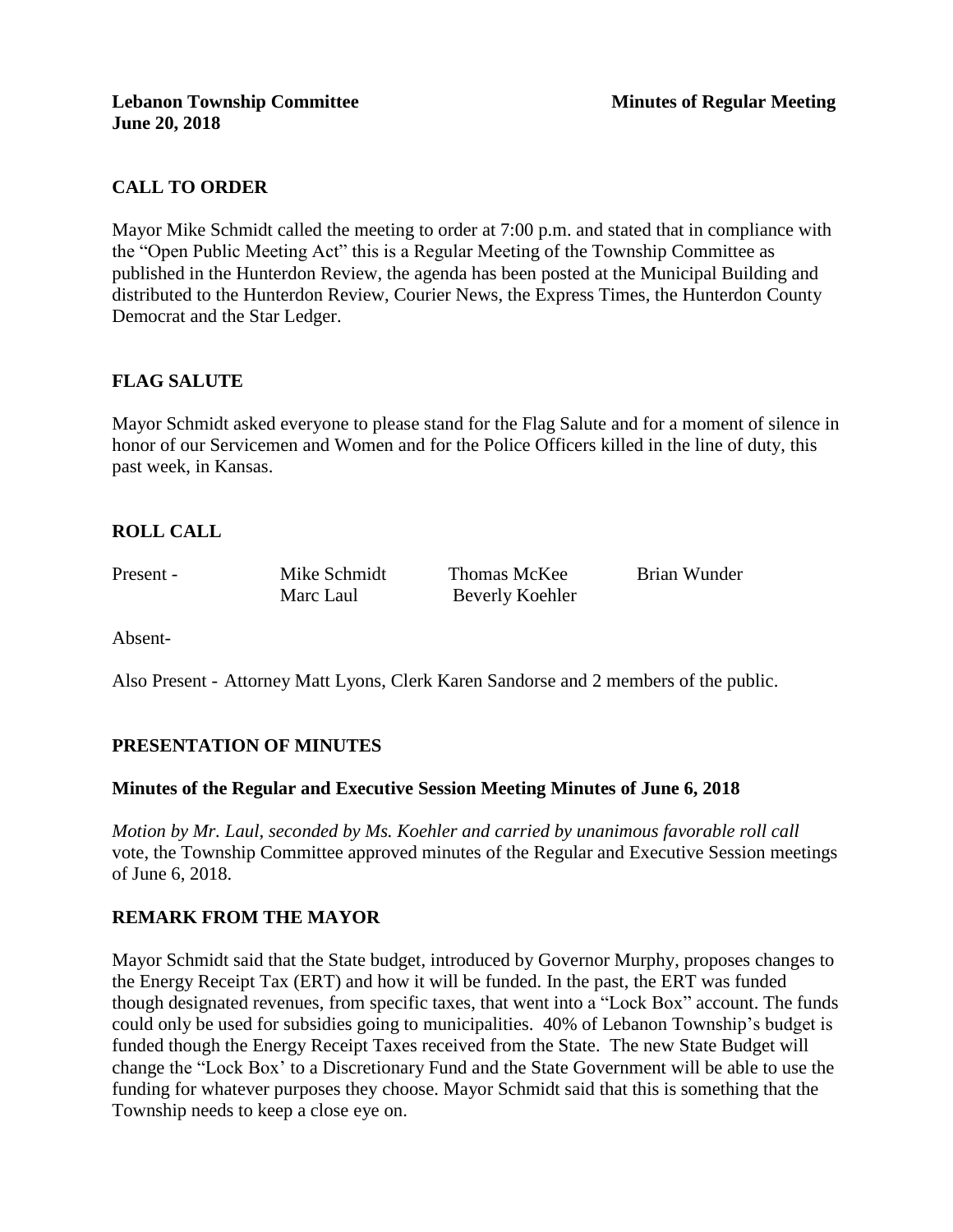LTCM 06/20/2018 Page 2 of 11

#### **PUBLIC COMMENTS – for agenda items only.**

*Motion by Ms. Koehler, seconded by Mr. Laul and carried by unanimous favorable roll call vote,*  the Township Committee opened the public comment portion of the meeting.

There were no comments from the public.

*Motion by Mr. McKee, seconded by Mr. Wunder and carried by unanimous favorable roll call*  vote*,* the Township Committee closed the public comment portion of the meeting.

#### **ORDINANCE**

#### **Ordinance No. 2018-04 –Amending Chapter 77/Special Law Enforcement Officers Class III**

*Motion by Mr. Laul, seconded by Ms. Koehler and carried by unanimous favorable roll call vote,*  the Township Committee approved Ordinance 2018-04, on first reading, as written below.

#### **ORDINANCE NO. 2018-04**

## **ORDINANCE OF THE TOWNSHIP OF LEBANON, COUNTY OF HUNTERDON, STATE OF NEW JERSEY AMENDING AND SUPPLEMENTING ARTICLE TWO, CHAPTER 77 TO ALLOW FOR THE APPOINTMENT OF SPECIAL LAW ENFORCEMENT OFFICERS CLASS III**

**BE IT ORDAINED BY** the Township Committee of the Township of Lebanon, County of Hunterdon, State of New Jersey, that the title of Special Law Enforcement Officer ("SLEO") Class III is established under Article II, Chapter 77.

**WHEREAS**, the Township Committee seeks to create the position of SLEO Class III the duties of which shall be:

To exercise full powers and duties similar to those of a permanent, regularly appointed full-time police officer while providing security at a public or nonpublic school on the school premise during hours when the public or nonpublic school is normally in session or when it is occupied by public or nonpublic school students or its teachers.

**NOW THEREFORE, BE IT ORDAINED**, by the governing body of the Township of Lebanon, County of Hunterdon, State of New Jersey, as follows:

**SECTION 1.** Article II of Chapter 77 of the Township code shall be amended to provide for the creation of the positions of SLEO Class III. Said positions shall be filled and thereafter utilized in accordance with NJSA 40A:14-146.10. The number of individuals hired as SLEO Class III shall be determined on an annual basis by the Township Committee. The number of SLEO Class III shall not be included when calculating the amount of SLEO under §77-23.

**SECTION 2.** All Ordinances and parts of Ordinances inconsistent herewith are hereby repealed.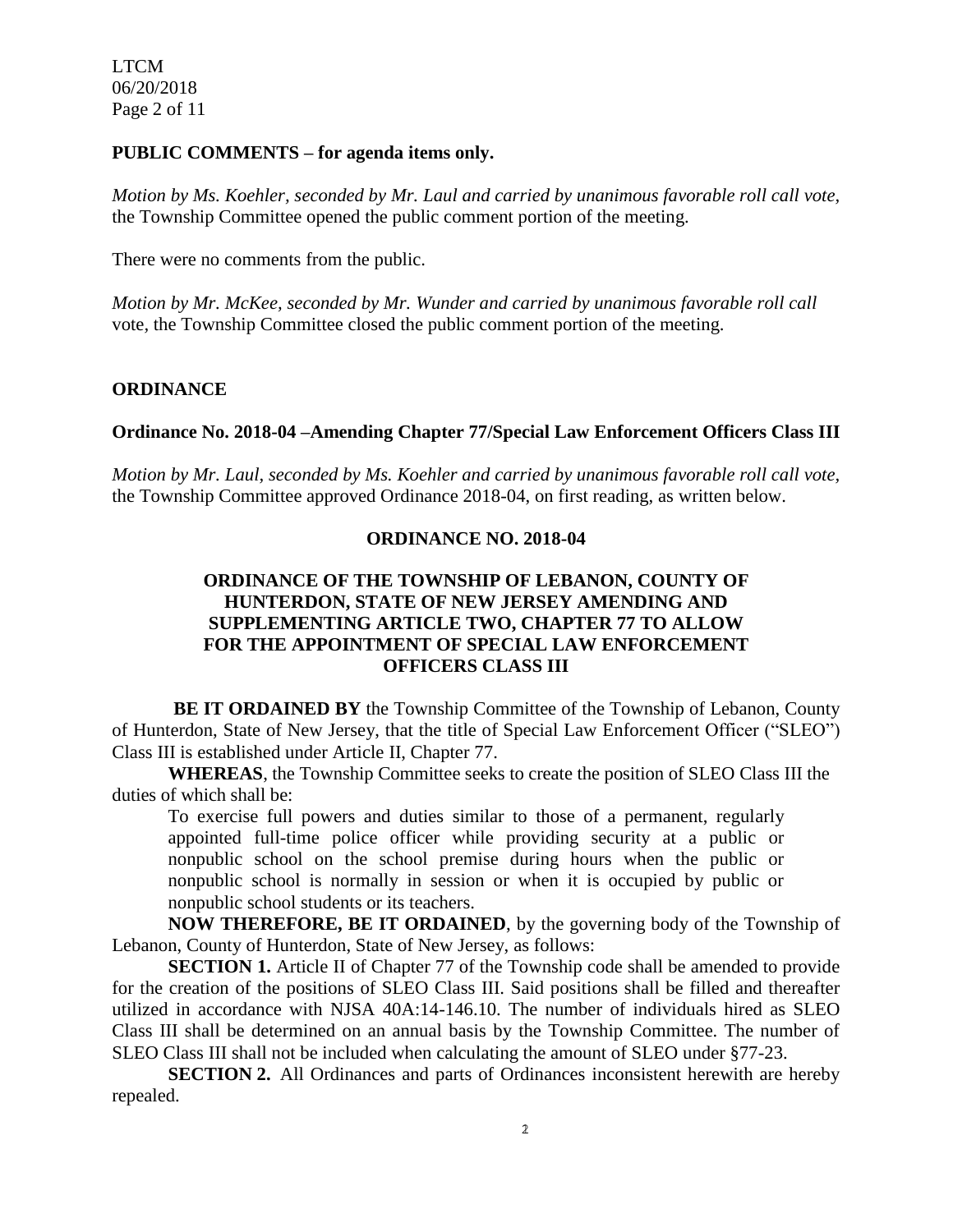LTCM 06/20/2018 Page 3 of 11

**SECTION 3.** The Township Committee authorizes the Mayor and Township Clerk to execute any and all necessary documents in order to implement the intent of this Ordinance.

**SECTION 4.** The various parts, sections and clauses of this Ordinance are hereby declared to be severable. If any part, sentence, paragraph, section or clause is adjudged unconstitutional or invalid by a court of competent jurisdiction, the remainder of the Ordinance shall not be affected thereby.

**SECTION 5.** Any ordinances or parts thereof in conflict with the provisions of this Ordinance are hereby repealed to the extent of such conflict.

**SECTION 6.** This Ordinance shall take effect upon publication in an official newspaper of the Township, as required by and in conformance with law.

#### **Public Hearing to be held on July 18, 2018**

#### **RESOLUTIONS**

#### **Resolution No. 48-2018 to Resolution No. 52-2018**

*Motion by Ms. Koehler, seconded by Mr. Laul and carried by favorable roll call vote, the* Township Committee approved Resolution No. 48-2018 to Resolution No. 52-2018, as written below. AYES: McKee, Schmidt, Koehler, Laul ABSTAIN: Wunder

#### **Resolution No. 48-2018- Renewal of Plenary Retail Distribution License – The Rock Corp**

## TOWNSHIP OF LEBANON COUNTY OF HUNTERDON STATE OF NEW JERSEY RESOLUTION NO. 48-2018 RESOLUTION RENEWING A PLENARY RETAIL DISTRIBUTION LICENSE

WHEREAS, the listed Plenary Retail Distribution Licensee has submitted an application to the State of New Jersey Division of ABC; an

WHEREAS, the applicant is qualified to be licensed according to all statutory, regulatory and local government ABC Laws and regulations; and

WHEREAS, the applicant has paid a filing fee of \$200.00 to the State of New Jersey and a Township License Fee of \$2,500.00.

NOW, THEREFORE BE IT RESOLVED, by the Township Committee of the Township of Lebanon, in the County of Hunterdon, State of New Jersey, that the listed License be granted a renewal for the 2018-2019 year:

1019-44-008-002 The Rock Corp. of Tewksbury t/a Bourbon Street Wine and Liquor 425 Route 513, Califon, NJ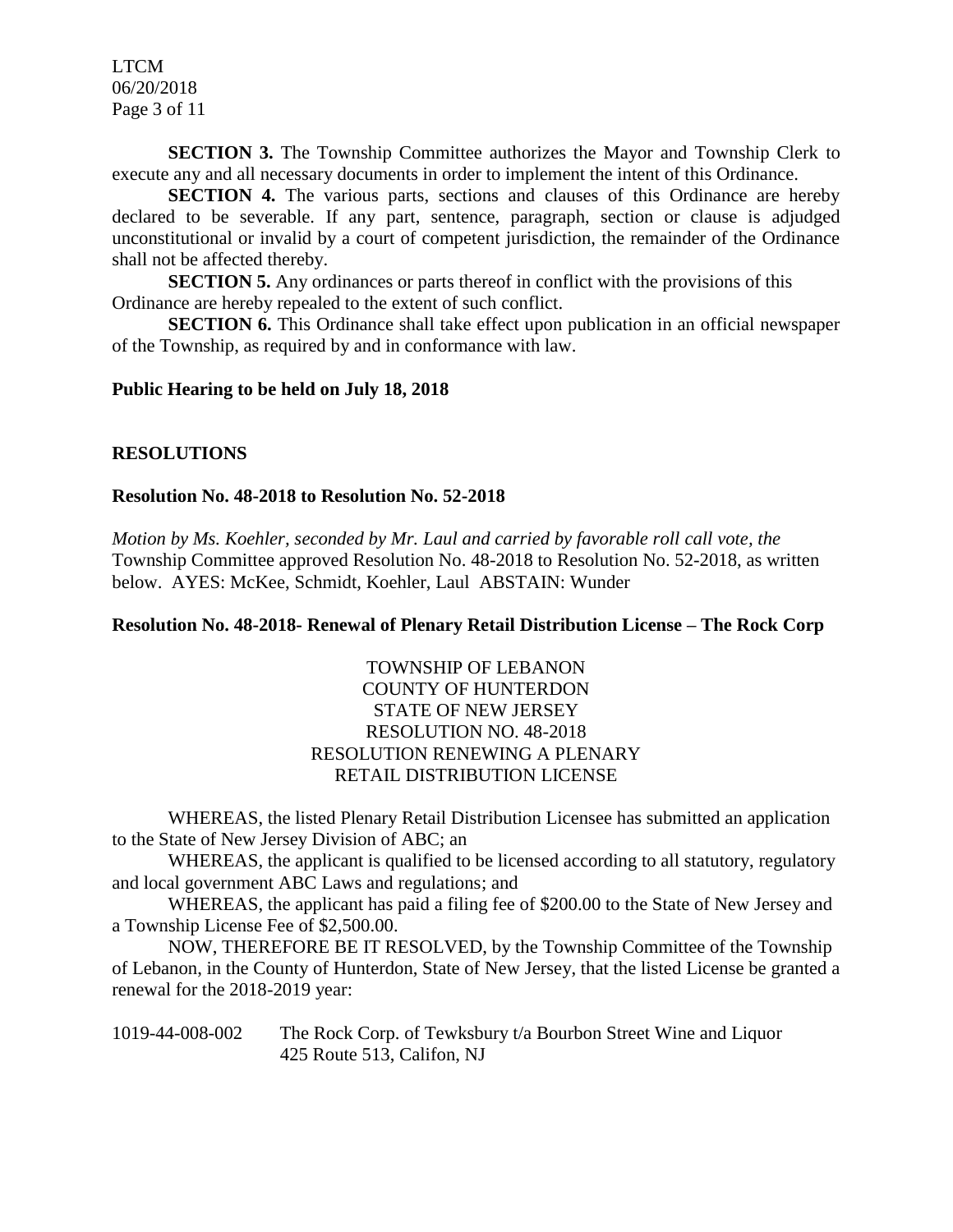LTCM 06/20/2018 Page 4 of 11

### **Resolution No. 49-2018 -Renewal of Plenary Retail Consumption License - Asdal Holdings**

## TOWNSHIP OF LEBANON COUNTY OF HUNTERDON STATE OF NEW JERSEY RESOLUTION NO. 49-2018 PLENARY RETAIL CONSUMPTION LICENSE SPECIAL CONDITION

WHEREAS, the below listed Plenary Retail Consumption Licensee has submitted an application to the State of New Jersey Division of ABC; and

WHEREAS, the applicant is qualified to be licensed according to all statutory, regulatory and local government ABC Laws and regulations; and

WHEREAS, the applicant has paid a filing fee of \$200.00 to the State of New Jersey and a Township License Fee of \$2,500.00

WHEREAS, the license has been inactive and the licensee has petitioned the Director of the Division of ABC for a Special Ruling pursuant to the provisions of N.J.S.A. 33:1-12.39; and

WHEREAS, as the licensee is requesting relief for the 2018-19, 2019-2020 and 2020- 2021 license terms a Special Condition must be placed upon the license stating that no further renewals of this license shall be granted unless the license is being actively used at an approved site on or before June 30, 2021, except if good cause for reconsideration is shown.

NOW, THEREFORE BE IT RESOLVED, by the Township Committee of the Township of Lebanon, in the County of Hunterdon, State of New Jersey, that the listed License be granted a renewal for the 2018-2019 year: and

NOW, BE IT FURTHER RESOLVED, by the Township Committee of the Township of Lebanon, in the County of Hunterdon, State of New Jersey, that a Special Condition is placed upon License No. 1019-33-007-002; Asdal Holdings, LLC- 374 Vernoy Road, establishing that no further renewals of this license shall be granted unless the license is being actively used at an approved site on or before June 30, 2021, except if good cause for reconsideration is shown.

### **Resolution No. 50-2018 -Renewal of Plenary Retail Consumption License – RADGNA LLC**

TOWNSHIP OF LEBANON COUNTY OF HUNTERDON STATE OF NEW JERSEY RESOLUTION NO. 50-2018 RESOLUTION RENEWING PLENARY RETAIL CONSUMPTION LICENSES

WHEREAS, the below listed Plenary Retail Consumption Licensee has submitted application forms that have been completed in all respects; and

WHEREAS, the applicant has qualified to be licensed according to all statutory, regulatory and local government ABC Laws and regulations; and

WHEREAS, the licensee has paid a filing fee of \$200.00 to the State of New Jersey and a Township License Fee of \$2,500.00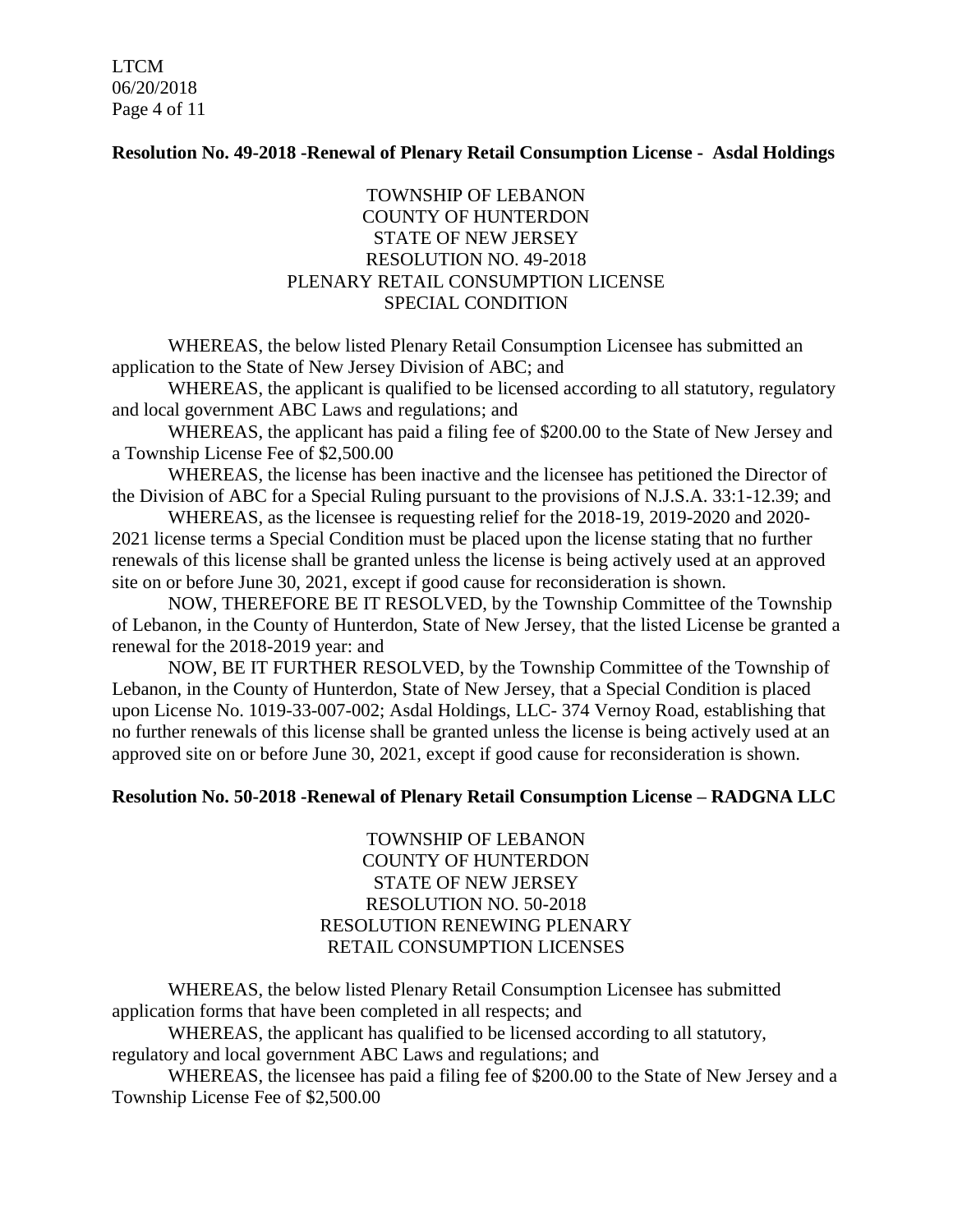LTCM 06/20/2018 Page 5 of 11

NOW, THEREFORE BE IT RESOLVED, by the Township Committee of the Township of Lebanon, in the County of Hunterdon, State of New Jersey, that the listed License be granted a renewal for the 2018-2019 year:

1019-33-003-004 RADGNA, L.L.C. T/A DelliTurris Tuscany Grill 2012 Route 31

## **Resolution No. 51-2018- Renewal of Plenary Retail Consumption License – ATK Inc.**

TOWNSHIP OF LEBANON COUNTY OF HUNTERDON STATE OF NEW JERSEY RESOLUTION NO. 51-2018 RESOLUTION RENEWING PLENARY RETAIL CONSUMPTION LICENSES

WHEREAS, the below listed Plenary Retail Consumption Licensee has submitted application forms that have been completed in all respects; and

WHEREAS, the applicant has qualified to be licensed according to all statutory, regulatory and local government ABC Laws and regulations; and

WHEREAS, the licensee has paid a filing fee of \$200.00 to the State of New Jersey and a Township License Fee of \$2,500.00

NOW, THEREFORE BE IT RESOLVED, by the Township Committee of the Township of Lebanon, in the County of Hunterdon, State of New Jersey, that the listed License be granted a renewal for the 2018-2019 year:

1019-33-001-002 A T K Inc. t/a Tony's Restaurant & Pub, Califon, NJ

### **Resolution No. 52-2018- Renewal of Plenary Retail Consumption License -New Hampton Inn**

TOWNSHIP OF LEBANON COUNTY OF HUNTERDON STATE OF NEW JERSEY RESOLUTION NO. 52-2018 RESOLUTION RENEWING PLENARY RETAIL CONSUMPTION LICENSES

WHEREAS, the below listed Plenary Retail Consumption Licensee has submitted application forms that have been completed in all respects; and

WHEREAS, the applicant has qualified to be licensed according to all statutory,

regulatory and local government ABC Laws and regulations; and

WHEREAS, the licensee has paid a filing fee of \$200.00 to the State of New Jersey and a Township License Fee of \$2,500.00

NOW, THEREFORE BE IT RESOLVED, by the Township Committee of the Township of Lebanon, in the County of Hunterdon, State of New Jersey, that the listed License be granted a renewal for the 2018-2019 year: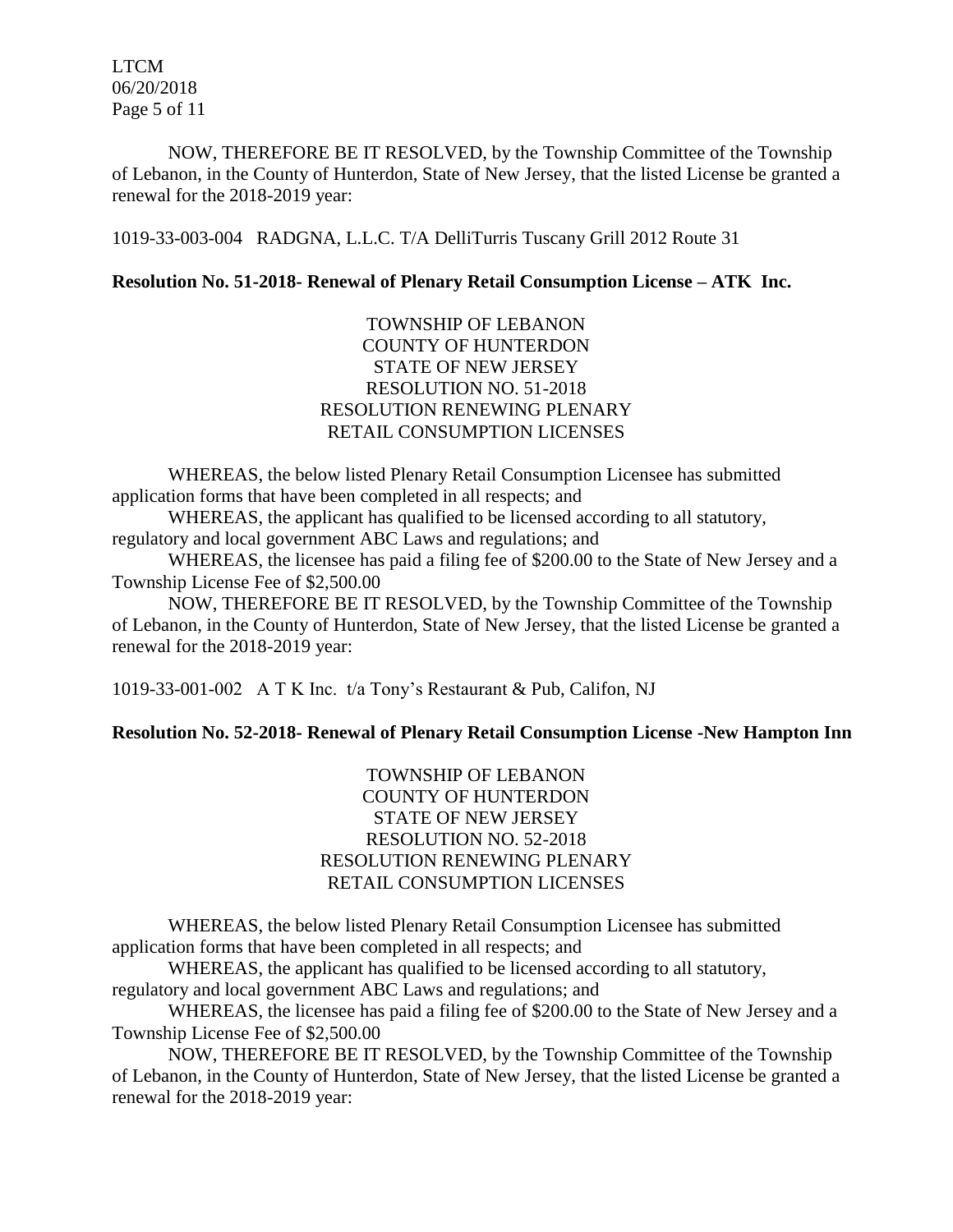LTCM 06/20/2018 Page 6 of 11

1019-33-005-002 THE NEW HAMPTON INN, INC. t/a New Hampton Inn 23 Musconetcong River Road

## **OLD BUSINESS**

### **Fire Station No. 3 Water Line Repair Invoice**

The Committee was of the consensus that the Township will cover the cost of the broken pipe repair at Fire Station No. 3. A Point Mountain Mechanical invoice, in the amount of \$1332.37, was approved for payment at the June 6, 2018 Committee meeting.

## **Tax Map Update Proposal – Revaluation Requirement**

*Motion by Mr. Laul, seconded by Mr. McKee and carried by unanimous favorable roll call vote,* the Township Committee approved the Tax Map Update Proposal, submitted by Pam Mathews of Van Cleef Engineering, in the amount of \$38,750.

### **Comcast Service Upgrade**

Mr. Laul stated that there is a need to upgrade the Comcast service for the Police Department, the Museum and the Municipal Office. There will be no monthly increase in cost for the Museum, the Municipal Building will have a cost increase from \$114.80 to \$185.30 per month and the Police Department will decrease from \$214.85 to \$214.80 monthly. The Police Department will have a one-time upgrade fee a \$99.95. The order for the Dept. of Public Works will be coming at a later time because the DPW cannot be upgraded until the phone system is converted to the new system.

*Motion by Mr. Laul, seconded by Ms. Koehler and carried by unanimous favorable roll call vote,* the Township Committee approved the 3 business forms submitted by Comcast for the upgrade to the Municipal Office, the Police Department and the Museum.

### **Municipal Telephones**

The Service Agreement was received from Monmouth Telecom. Attorney Lyons has reviewed it and it meets the needs of a municipal contract. Attorney Lyons said that he removed certain portions of the contract as he felt that they were onerous on the Township. The portions that were removed pertained to the payment terms, related to timing, and the renewal clause.

Ms. Koehler stated that she would like to have time to read over the Agreement.

Tabled to next meeting.

### **Lighting Upgrade Grant**

Mayor Schmidt said that the Committee has had time to review the Grant proposal. The Grant will cover a lighting upgrade for the Municipal Office, the Dept. of Public Works, the Library,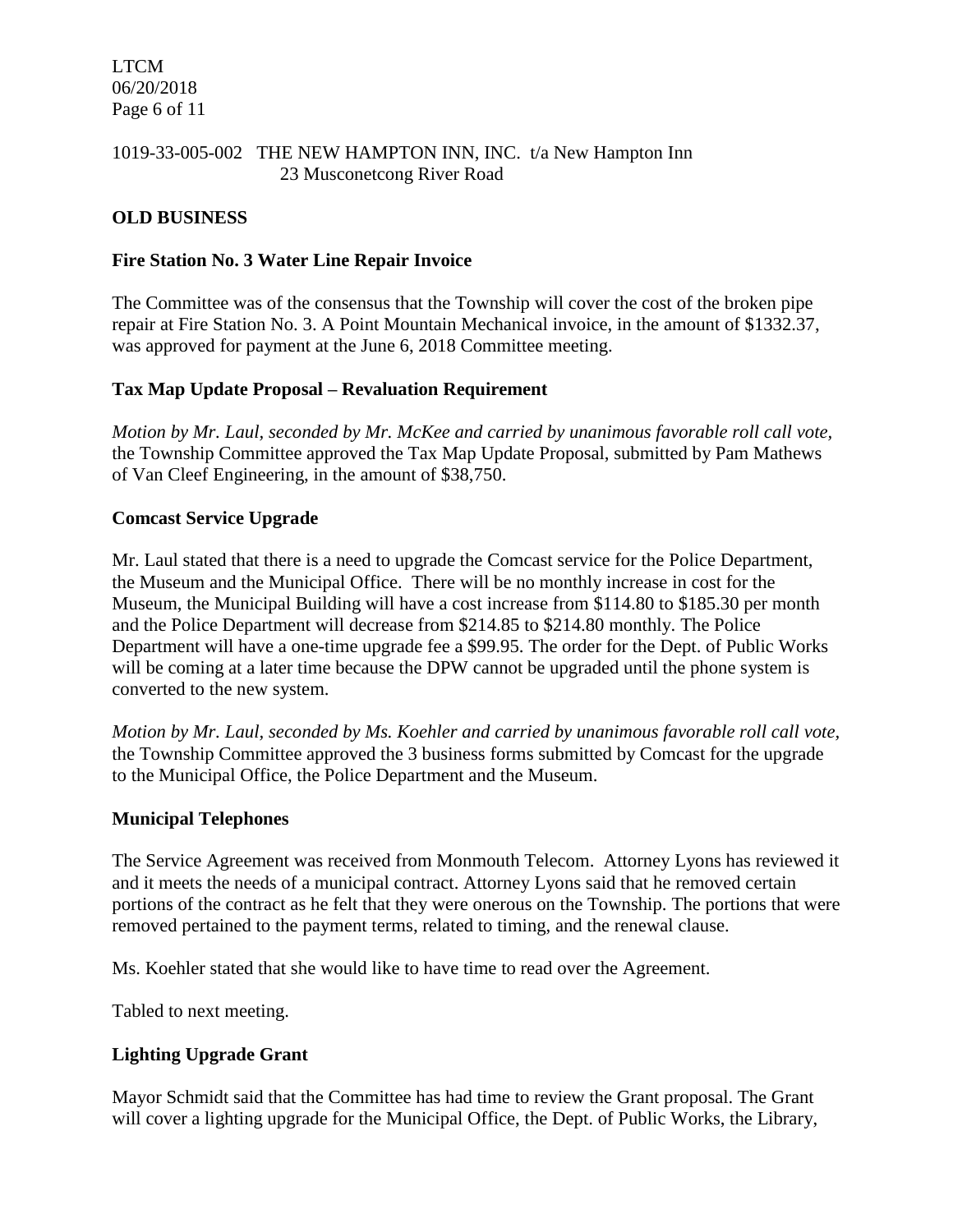LTCM 06/20/2018 Page 7 of 11

Fire Station No. 2 and the Fire Station No. 3. The Township will receive a matching grant from the state to replace all of the lights to LED bulbs. The cost to the Township would be \$18,932.69. Mayor Schmidt spoke to the CFO and funding is available through either the Operating Budget or the Capital Budget. The CFO will decide where the funds will come from in the upcoming weeks. Mr. Laul stated that the grant funding cycle ends this Friday and funds are now limited.

*Motion by Ms. Koehler, seconded by Mr. McKee and carried by unanimous favorable roll call*  vote*,* the Township Committee approved entering into the New Jersey Office of Clean Energy, Direct Install Program, Energy Assessment Tool Agreement for 5 buildings and authorized the Mayor and Clerk to execute.

## **Hunterdon County Freeholders Resolution**

Mayor Schmidt informed the Committee that at the Hunterdon County Freeholder's meeting, last evening, the Freeholders adopted a resolution entering into an agreement with the Crossroads Camp for a Trail Easement that travels across the Camp. The Crossroads Camp is located in between Crystal Springs, the Teetertown Preserve and the Pelio property, that is currently under the acquisition process. Mayor Schmidt said that with the Camp easement it is getting very close to being able to walk across the entire Township.

## **Pelio Acquisition**

Mayor Schmidt said that Green Acres is working through the requirements of the acquisition process and there has been discussion of a potential closing date being scheduled for some time in the second half of July.

### **Panic Button Updates**

Ms. Koehler asked if the Committee found the proposed contract for the panic buttons to be acceptable. There are updates to be made and questions to be answered so Attorney Lyons can prepare a final draft. The final draft will be listed on the next meeting agenda for approval.

### **NEW BUSINESS**

### **Request for Annual Donation – Lebanon Township Volunteer Fire Dept.**

The Committee budgeted \$80000 for the annual donation to the Lebanon Township Volunteer Fire Department. Due to timing issues, with other purchases, the Committee is now positioned to allocate a \$50000 donation with the remaining \$30000 being provided in the Fall.

*Motion by Mr. Laul, seconded by Mr. Wunder and carried by unanimous favorable roll call vote,* the Township Committee approved a partial donation of \$50000, as the first payment of the \$80000 donation, to the Lebanon Township Fire Department.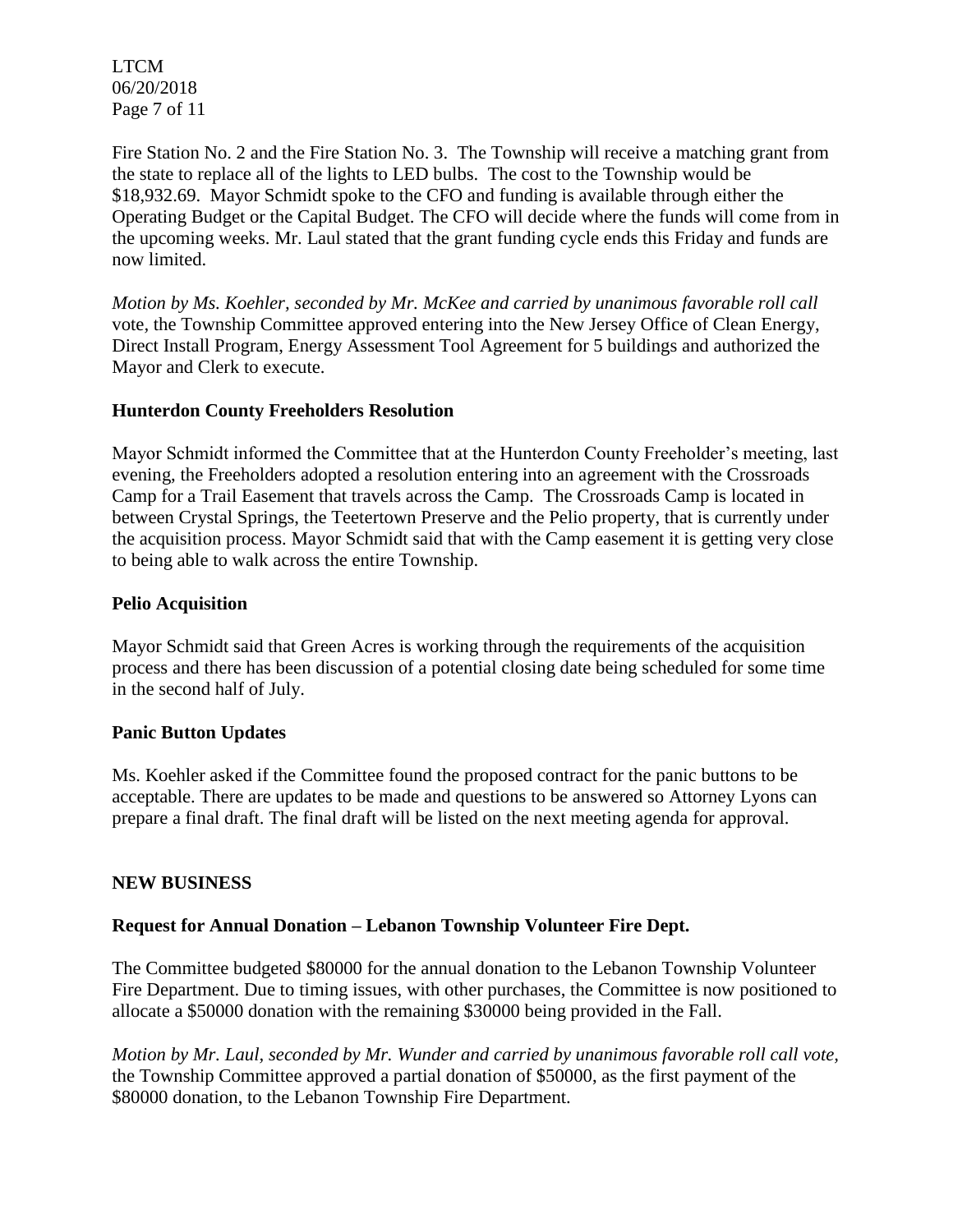## **Impending Retirement – Deanna Kinney – Museum Employee**

Mr. McKee read a letter from Deanna Kinney, Assistant Curator, informing the Committee of her anticipated retirement, at the end of December 2018. Mr. McKee said that the Committee accepts the letter with regret.

## **Internal Incident Reporting Policy**

Mayor Schmidt stated that Mr. Wunder brought up an issue that there are times when the Committee is not informed of incidents that occur in the Township, such as, vehicle or building damage. A policy needs to be put into place, so all parties are aware of the process to follow when an incident occurs.

- Notifications are to come to the Clerk promptly for distribution to the Committee.
- All insurance claims are to be put into the Committee's in-box.
- Notification is to be made on damage to property, in excess of \$500, either through accident or vandalism.
- Damages, in excess of \$1000, are to be listed on the Township Committee meeting agenda.

The Policy will be circulated to Department Heads to collect feedback.

### **Hunterdon County Sherriff's Office – Request for Donation for Project Lifesaver**

*Motion by Ms. Koehler, seconded by Mr. Wunder and carried by unanimous favorable roll call*  vote, the Township Committee approved the request of the Hunterdon County Sheriff's Office for a donation of \$500 to the Project Lifesaver Program.

### **Upcoming Township Events**

Lebanon Township EOSC - Clean Up Day - Red Mill Race Property – July 7, 2018 Lebanon Township Historians – Art Show Reception – July 7, 2018 - 1:00 p.m. – 5:00 p.m. Lebanon Township Recreation – Mini Camps July 11, 2018 – July 18, 2018 - July 25, 2018 August 1, 2018 - August 8, 2018 - August 15, 2018

### **American Tower Proposal**

Ms. Koehler said that American Tower sent a financial proposal to the Township for a buyout of the Municipal Office Cell Tower Lease. Ms. Koehler asked why it was not on the agenda for the Committee's consideration. Mayor Schmidt stated that he spoke to the CFO and he was informed that the Township would lose the potential for future revenue increases, the Township would need to pay a discount rate for receiving the cash buyout and receiving one-time cash could raise issues for a municipal budget. The CFO advised that the future cash flow stream is more advantageous for the Township at this time. Ms. Koehler stated that she feels that the entire Committee should have considered and voted on the request. Discussion was held.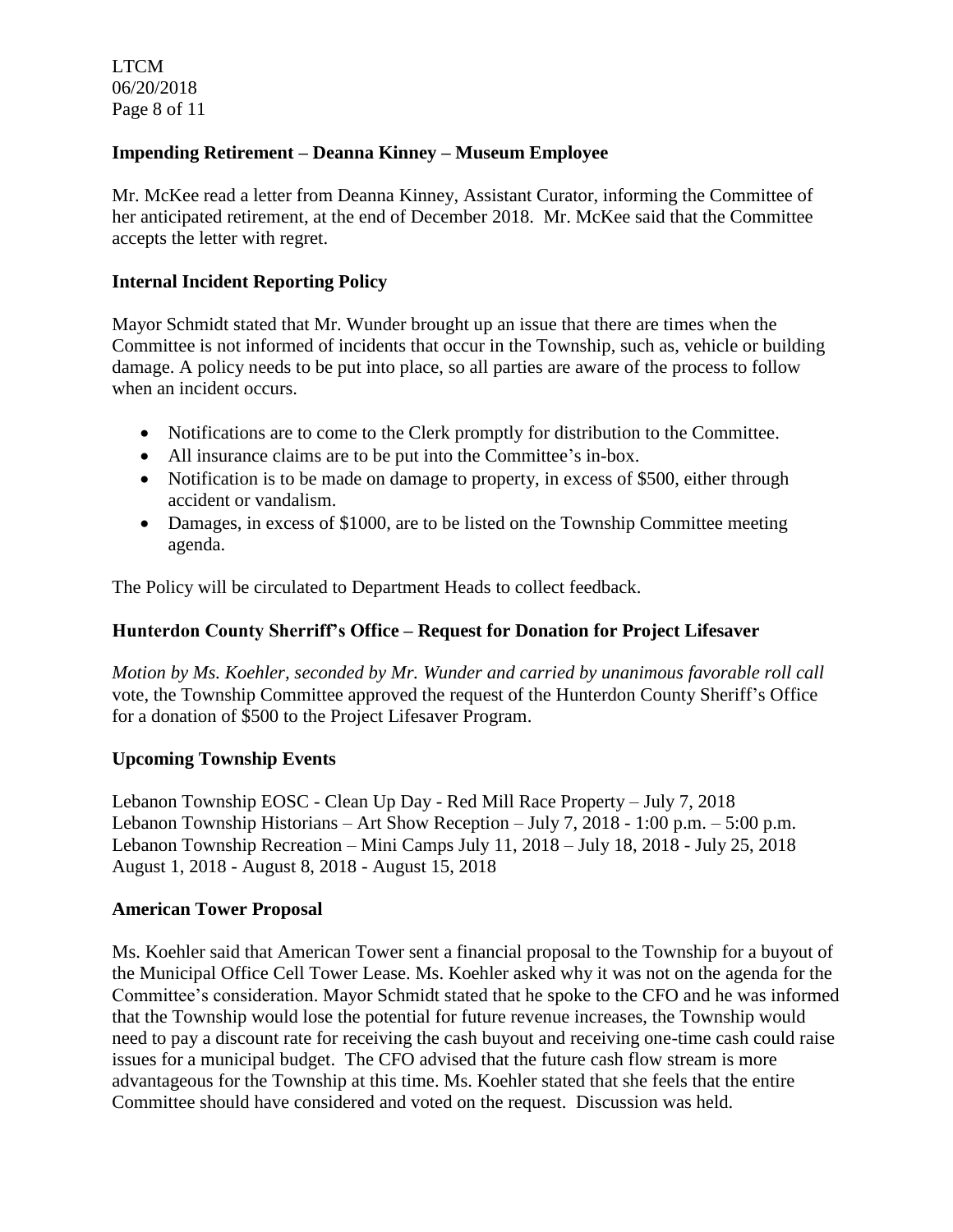LTCM 06/20/2018 Page 9 of 11

# **PRESENTATION OF VOUCHERS**

Committee Members provided a description of vouchers exceeding \$1000.00.

*Motion by Ms. Koehler, seconded by Mr. McKee and carried by unanimous favorable roll call*  vote, the Township Committee approved the June 20, 2018 bill list in amount of \$2,766,462.61.

# **CORRESPONDENCE**

Planning Board Clerk – Board of Adjustment 2017 Annual Report in Accordance with MLUL Township EOSC - May 7, 2018 Meeting Minutes –

Ms. Koehler questioned:

 The Clerk's ability to access the EOSC Google Drive documents for OPRA purposes. Legal review and approval of letters sent on behalf of the Township.

## **Mr. Bill Cutri-French Correspondence**

A letter was sent to Mr. and Mrs. Cutri-French regarding the possibility of a trail being constructed on an easement on their property. Mr. Cutri-French has responded indicating apprehensions that they have with the proposal. Ms. Koehler said that she has concerns with the entire Committee not being made aware of and discussing the matter. Discussion was held.

Ss. Peter & Paul Church, 4-Day Walking Pilgrimage Letter of Appreciation – Bunnvale Library Letter of Appreciation – LT Fire Chief James Crampton

# **PUBLIC COMMENTS**

*Motion by Mr. Laul, seconded by Ms. Koehler, and carried by unanimous favorable roll call*  vote, the Township Committee opened the public comment portion of the meeting at 8:29 p.m.

There were no comments from the Public.

*Motion by Mr. Laul, seconded by Mr. McKee and carried by unanimous favorable roll call vote,* the Township Committee closed the public comment portion of the meeting at 8:29 p.m.

# **EXECUTIVE SESSION - Resolution No. 53-2018**

*Motion by Mr. Laul, seconded by Mr. McKee and carried by unanimous favorable roll call vote,* the Township Committee approved Resolution No. 53-2018 and convened in executive session at 8:30 p.m.

> TOWNSHIP OF LEBANON COUNTY OF HUNTERDON STATE OF NEW JERSEY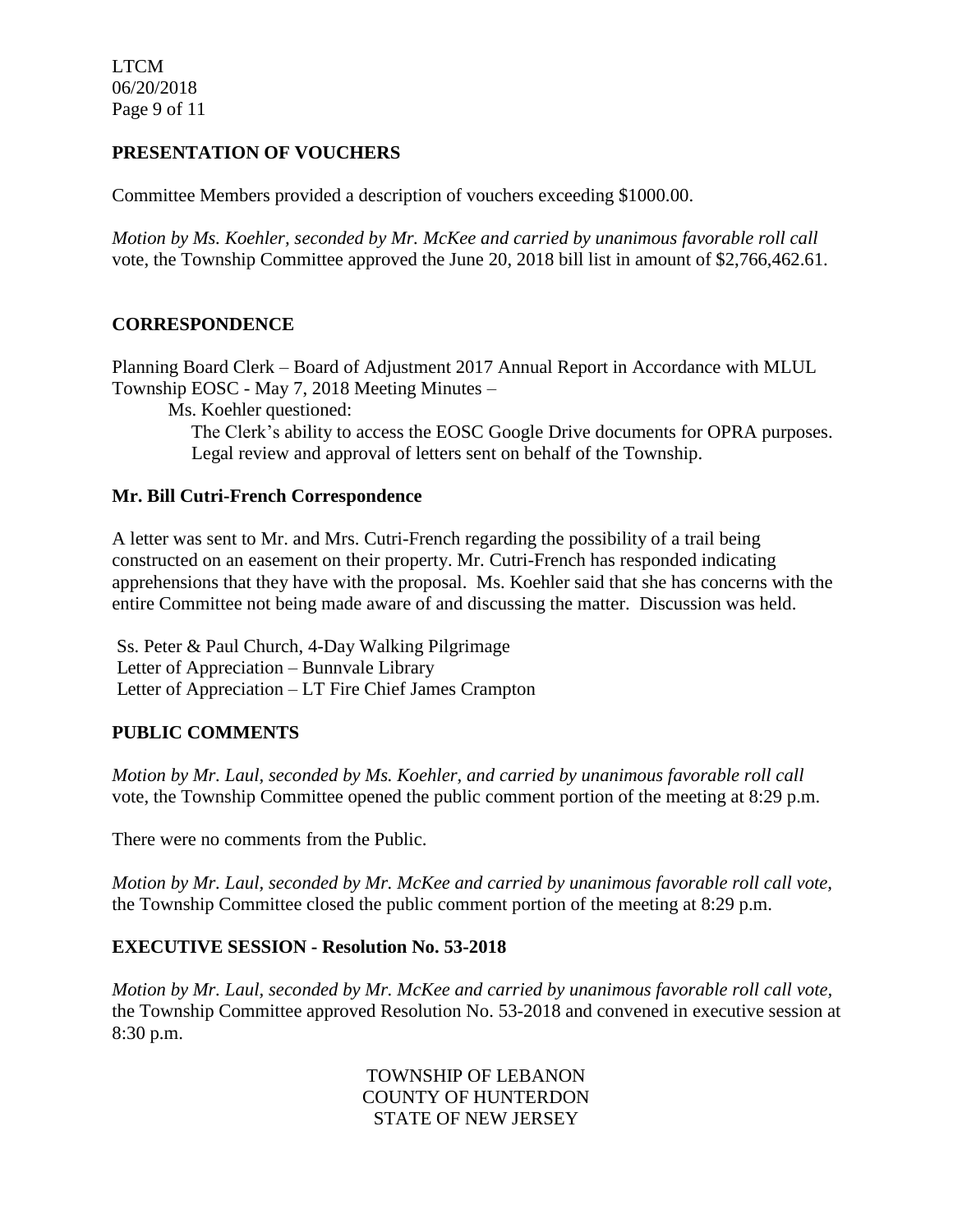LTCM 06/20/2018 Page 10 of 11

### RESOLUTION NO. -2018 RESOLUTION AUTHORIZING EXECUTIVE SESSION

WHEREAS, the Open Public Meetings Act; *N.J.S.A.* 10:4-6 *et seq*., declares it to be the public policy of the State to insure the right of citizens to have adequate advance notice of and the right to attend meetings of public bodies at which business affecting the public is discussed or acted upon; and

WHEREAS, the Open Public Meetings Act also recognizes exceptions to the right of the public to attend portions of such meetings; and

 WHEREAS, the Mayor and Committee find it necessary to conduct an executive session closed to the public as permitted by the *N.J.S.A*. 40:4-12; and

 WHEREAS, the Mayor and Committee will reconvene in public session at the conclusion of the executive session;

 NOW, THEREFORE, BE IT RESOLVED by the Mayor and Committee of the Township of Lebanon, County of Hunterdon, State of New Jersey that they will conduct an executive session to discuss

the following topic(s) as permitted by *N.J.S.A*. 40:4-12:

 $\qquad \qquad ; \qquad$ 

A matter which Federal Law, State Statute or Rule of Court requires be kept confidential or excluded from discussion in public (Provision relied upon:

\_\_\_\_\_\_A matter where the release of information would impair a right to receive funds from the federal government;

\_\_\_\_\_\_A matter whose disclosure would constitute an unwarranted invasion of individual privacy;

X A collective bargaining agreement, or the terms and conditions thereof (Specify contract:); CWA Local 1040

 A matter involving the purpose, lease or acquisition of real property with public funds, the setting of bank rates or investment of public funds where it could adversely affect the public interest if discussion of such matters were disclosed; Real Estate Acquisitions –

\_\_\_X\_\_\_Tactics and techniques utilized in protecting the safety and property of the public provided that their disclosure could impair such protection;

\_\_\_\_\_\_Investigations of violations or possible violations of the law;

 Pending or anticipated litigation or contract negotiation in which the public body is or may become a party; (The general nature of the litigation or contract negotiations is

Professional Service Contracts\_\_\_\_\_\_. The public disclosure of such information at this time would have a potentially negative impact on the municipality's position in the litigation or negotiation; therefore this information will be withheld until such time as the matter is concluded or the potential for negative impact no longer exists.

 $X$  Matters falling within the attorney-client privilege, to the extent that confidentiality is required in order for the attorney to exercise his or her ethical duties as a lawyer; (The general nature of the matter is: **Negotiations with the Little Brook Lane Property Owners Association** OR the public disclosure of such information at this time would have a potentially negative impact on the municipality's

position with respect to the matter being discussed; therefore this information will be withheld until such time as the matter is concluded or the potential for negative impact no longer exists.*)*;